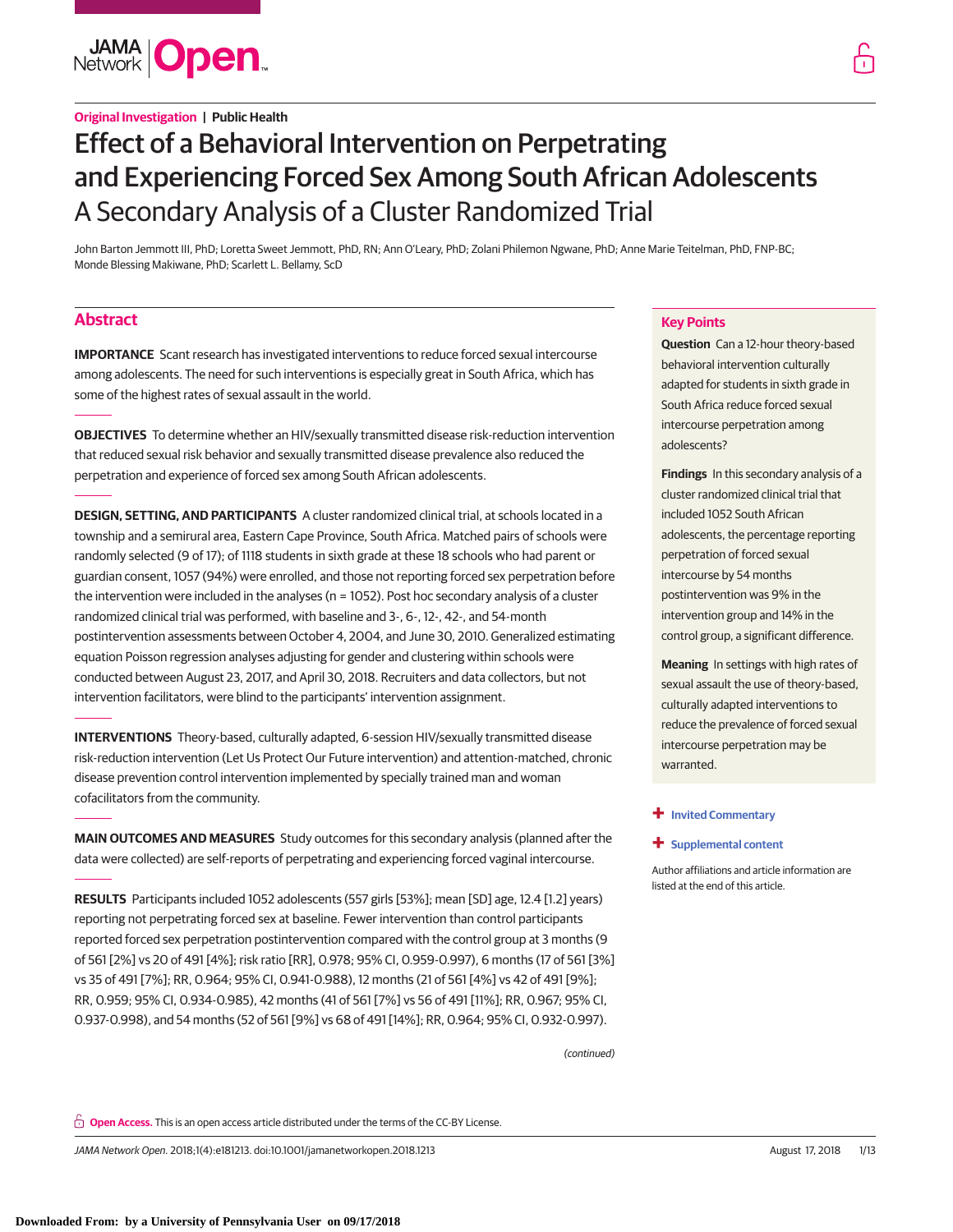### Abstract (continued)

**CONCLUSIONS AND RELEVANCE** In settings with high rates of sexual assault, the use of theorybased culturally adapted interventions with early adolescents may reduce rates of perpetrating and experiencing forced sex.

**TRIAL REGISTRATION** ClinicalTrials.gov Identifier: [NCT00559403](https://clinicaltrials.gov/show/NCT00559403)

JAMA Network Open. 2018;1(4):e181213. doi[:10.1001/jamanetworkopen.2018.1213](https://jama.jamanetwork.com/article.aspx?doi=10.1001/jamanetworkopen.2018.1213&utm_campaign=articlePDF%26utm_medium=articlePDFlink%26utm_source=articlePDF%26utm_content=jamanetworkopen.2018.1213)

# **Introduction**

The prevalence of forced sex is high in South Africa<sup>1,2</sup> and throughout southern Africa generally.<sup>3-5</sup> Although most sexual violence studies have focused on adults, recognition of the problem of sexual violence among adolescents is growing.<sup>6</sup> Studies in the United States<sup>7,8</sup> and Europe<sup>9,10</sup> highlight the high rates of experienced forced sex among girls,<sup>7,8</sup> but in southern Africa, high rates of experienced forced sex have been observed in both girls and boys.<sup>3</sup> For instance, in a survey of school-going adolescents in 10 southern African countries, 20% of girls and 20% of boys reported experiencing forced sex, and 5% of girls and 12% of boys reported perpetrating forced sex.<sup>3</sup> Forced sex experiences during adolescence can have deleterious consequences, including increased risk of depression,<sup>11,12</sup> suicide ideation,<sup>11-13</sup> substance use,<sup>12,14</sup> early pregnancy,<sup>12,13</sup> and sexually transmitted infections, <sup>8</sup> including HIV.<sup>15</sup> Developmentally, adolescence provides a unique opportunity to promote behaviors that prevent sexual violence over the life course because during this period gender role differentiation intensifies and children try out new ways of thinking and acting in intimate relationships.<sup>16,17</sup>

Reviews of the literature suggest that behavioral interventions can reduce intimate partner violence (IPV) among adolescents, <sup>6,16,17</sup> but most studies have not examined sexual violence separate from other types of IPV (eg, physical and psychological violence). Some have examined the experience or perpetration of IPV, but not both, and few have examined effects of interventions on experience of forced sex among adolescent boys in low- or middle-income countries.<sup>16</sup> Moreover, many studies had weak designs, short follow-up periods, or high attrition rates.<sup>16</sup> A recent review<sup>17</sup> asserted that only 3 primary prevention strategies have reduced sexual violence in rigorous outcome evaluations: Safe Dates,<sup>18,19</sup> Shifting Boundaries,<sup>20</sup> and funding associated with the 1994 Violence Against Women Act.<sup>21</sup> In Safe Dates, a 14-school cluster randomized clinical trial (RCT) with 50% of 1566 students in eighth grade retained at 3-year follow-up, intervention participants experienced less forced sexual behavior than did no-treatment controls.<sup>19</sup> In Shifting Boundaries, a 30-school cluster RCT on 2655 students in middle school randomized to a classroom-based, building-based, combined, or no intervention group, the building-only and combined intervention participants experienced less sexual violence than did controls at 6-month follow-up.<sup>20</sup> Most trials of forced sex interventions have been conducted in the United States or other high-income countries, which has led to calls for rigorous intervention trials in low- and middle-income countries.<sup>16,22</sup>

This article reports secondary analyses of the efficacy of Let Us Protect Our Future, a theorybased, culturally appropriate, HIV risk-reduction intervention, in reducing the experience and perpetration of forced sex in a middle-income country, South Africa, where forced sex is exceptionally common.<sup>23</sup> In a cluster RCT,<sup>24</sup> 18 schools serving students in sixth grade in Eastern Cape Province, South Africa, were randomized to Let Us Protect Our Future or an attention-matched control group. The primary outcome analyses indicating the intervention reduced sexual risk behaviors,  $24,25$  analyses of the mediation of its efficacy,  $26$  and analyses indicating it reduced sexually transmitted disease (STD) prevalence among sexually experienced adolescents were reported elsewhere.<sup>25</sup> The intervention was developed based on formative data to address not only sexual risk reduction but also gender issues and rape myth beliefs and included activities to reduce the risk of perpetrating and experiencing forced sex.<sup>27</sup> We hypothesized that the interventions focused on

 $\bigcap$  JAMA Network Open. 2018;1(4):e181213. doi:10.1001/jamanetworkopen.2018.1213 August 17, 2018 2/13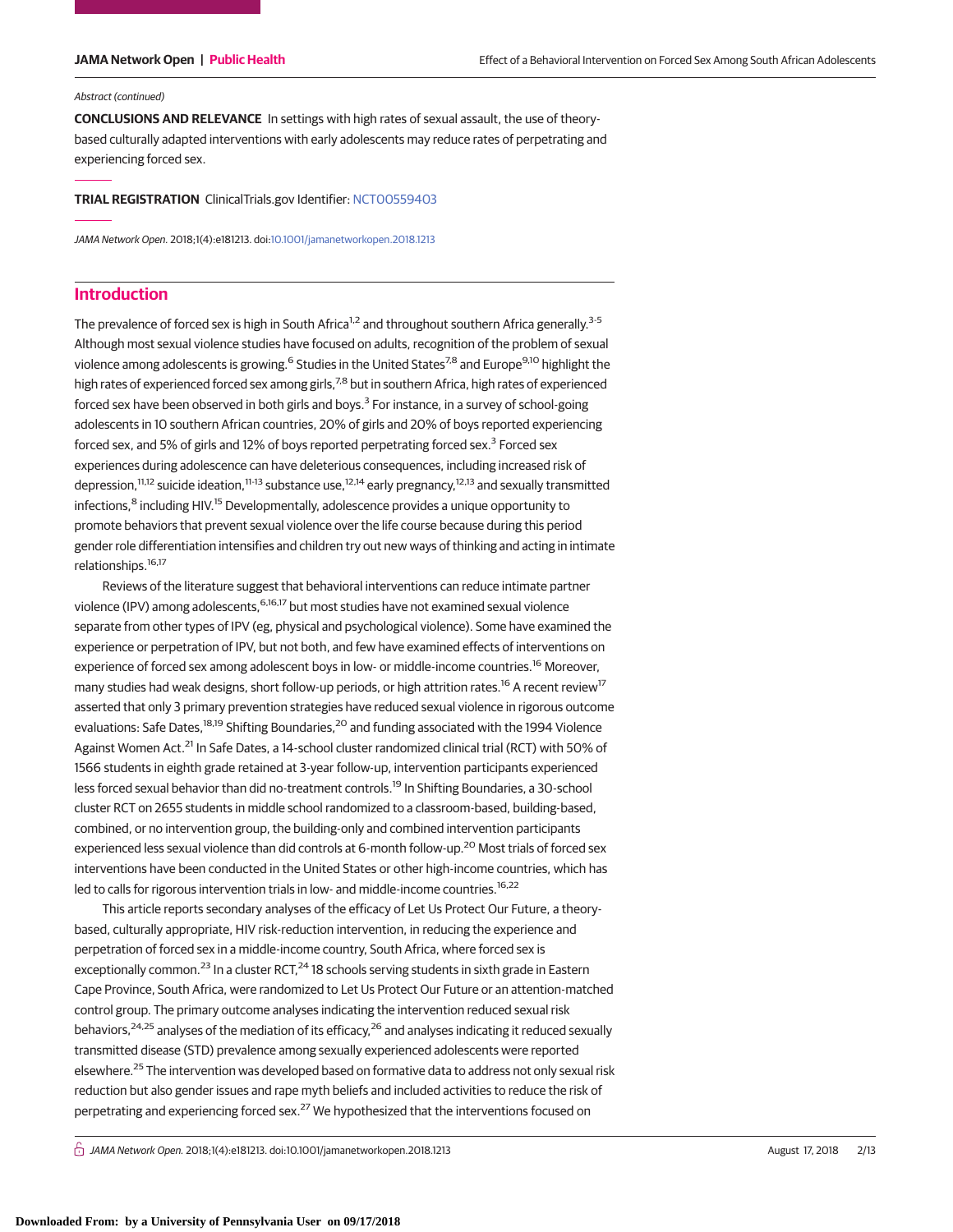reducing the risk of forced sex would translate into fewer adolescents reporting perpetrating forced sex or experiencing forced sex in the intervention group compared with the attention-matched control group.

# **Methods**

This article reports post hoc secondary analyses conducted between August 23, 2017, and April 30, 2018 of a cluster RCT. We followed the Consolidated Standards of Reporting Trials [\(CONSORT\)](http://www.equator-network.org/reporting-guidelines/consort/) reporting guideline. Institutional review board No. 8 at the University of Pennsylvania, the designated institutional review board under the federal wide assurances of the University of Pennsylvania and the University of Fort Hare, approved the study (trial protocol is available in the [Supplement\)](https://jama.jamanetwork.com/article.aspx?doi=10.1001/jamanetworkopen.2018.1213&utm_campaign=articlePDF%26utm_medium=articlePDFlink%26utm_source=articlePDF%26utm_content=jamanetworkopen.2018.1213). Written parent or guardian permission and adolescent assent were required for participation. As reported elsewhere,<sup>24</sup> we conducted the study in an urban township, Mdantsane, and a neighboring semirural settlement, Berlin, in Eastern Cape Province, South Africa. Schools serving students in sixth grade from the general population were eligible. Of 36 schools serving students in sixth grade in the catchment area, 1 serving children with learning disabilities was ineligible, leaving 35 eligible schools, all agreeing to participate. From 17 matched pairs of schools similar in numbers of students in sixth grade, classrooms, and classrooms with electricity, including 1 pair consisting of 3 schools, we randomly selected 9 pairs.

We used a cluster RCT design, reducing the potential for contamination between treatment groups that would be present were individuals randomized. We enrolled schools over 13 months beginning in October 4, 2004. The trial biostatistician identified computer-generated random number sequences to randomize, within pairs, 1 school to the HIV/STD risk-reduction intervention and 1 to the control group. The project director implemented the assignments. Recruiters, following a standardized scripted recruitment protocol, announced the study at the schools and distributed cover letters and parent or guardian permission forms to students in sixth grade. During recruitment, school personnel, potential participants, and recruiters were masked to the schools' randomized intervention assignment. The nature of the intervention precluded masking the facilitators and participants to the group assignment during the interventions.

# **Interventions**

The Let Us Protect Our Future intervention was developed based on social cognitive theory<sup>28</sup> and the theory of planned behavior,<sup>29</sup> integrated with qualitative information from extensive formative research with the target population.<sup>27</sup> It included 12 one-hour modules, with 2 modules delivered during each of 6 sessions on consecutive school days involving games, brainstorming, role-playing, group discussions, and comic workbooks with a series of characters and story lines. Although the intervention was primarily designed to reduce sexual risk behaviors, it included several features designed to address gender issues and rape myth beliefs relevant to perpetration and experience of forced sex. Formative research suggested that girls were in danger of sexual assault if they accepted drinks, snacks, gifts, or a taxi ride from a man, who might then see himself as entitled to have sex afterward; accordingly, the intervention included activities to reduce this risk.<sup>27</sup> One was a doll activity to challenge negative attitudes toward women and sexual coercion. Participants used dolls with changeable clothing to express their views on how young women dress in music videos, work, and school and considered whether a woman's clothing is a legitimate reason to infer that she has bad character and whether a girl who dresses sexy is asking for sex or deserves to be forced to have sex.

To increase participants' skills and self-efficacy to avoid risky situations, we created the "Long Walk Home" in which participants identified risky situations and/or men they might encounter on their way to or from school. They traced the safest paths on a map and brainstormed strategies to reduce their risk of sexual coercion. Indeed, the scale measuring self-efficacy to avoid risky situations was a significant mediator of the intervention's effects on abstinence; particularly among girls compared with boys.<sup>26</sup> The "Stop, Think, and Act" activity reinforced refusal skills and impulse

 $\bigcap$  JAMA Network Open. 2018;1(4):e181213. doi:10.1001/jamanetworkopen.2018.1213 August 17, 2018 August 17, 2018 3/13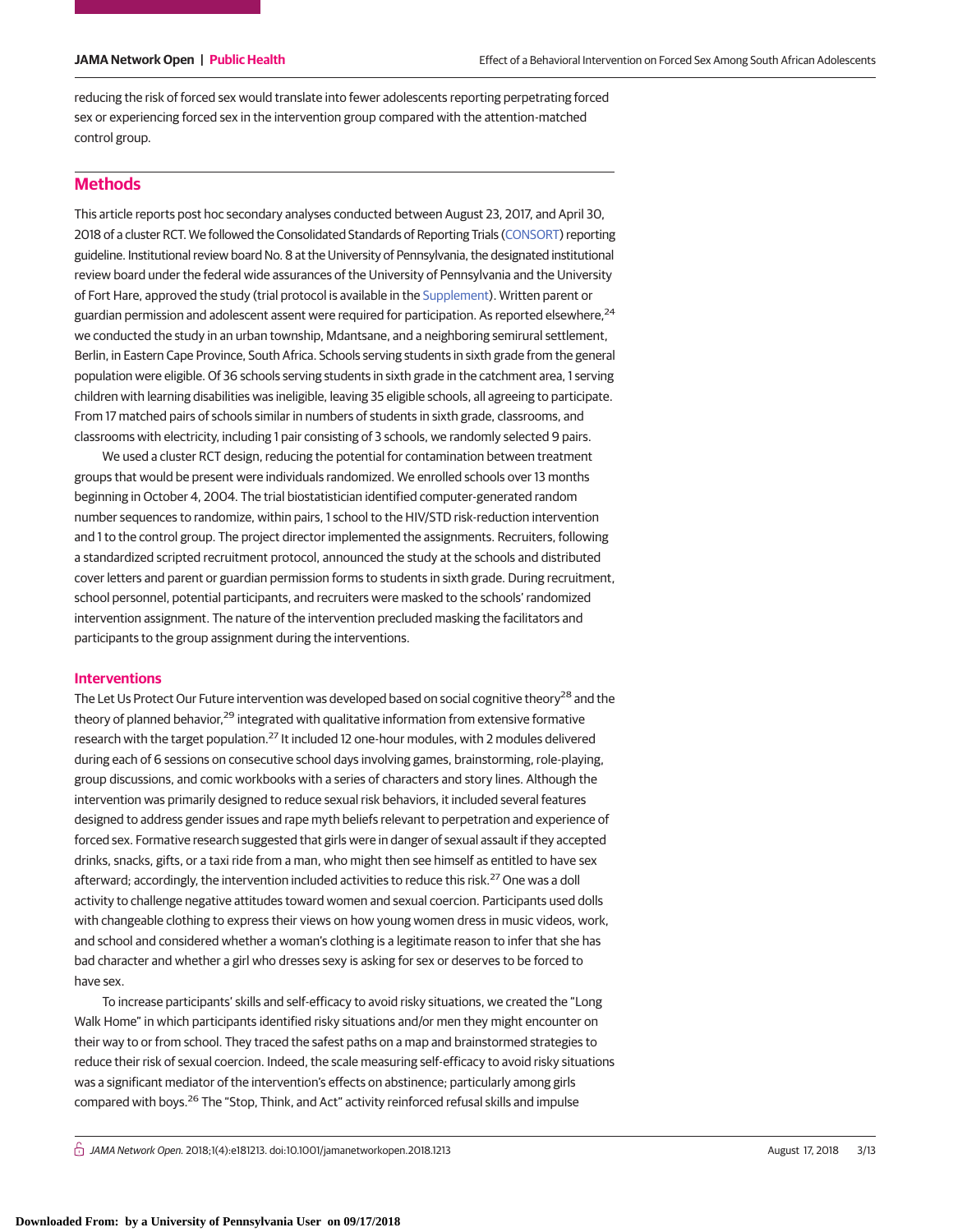control beliefs. The "What Is a Relationship" activity reinforced pride in having a healthy relationship. The "Understanding Risky Situations" activity reinforced being aware of risky situations and how to plan to avoid them. The "Knowing and Setting Sexual Limits" activity helped the participants to be able to know and express their limits to avoid risky behaviors. Finally, participants practiced sex refusal by stomping a foot and saying "No!" Beyond these activities, the intervention was implemented in mixed-sex groups of 9 to 16 adolescents cofacilitated by a specially trained man and woman, and these facilitator pairs modeled egalitarian gender roles in delivering the intervention.

The 12-hour health promotion control intervention<sup>30</sup> included activities similar to the HIV/STD risk-reduction intervention delivered over 6 sessions cofacilitated by a specially trained man and woman, targeting physical activity and fruit and vegetable consumption, behaviors linked to chronic diseases that are leading causes of death in South Africa.31,32 The interventions were pilot tested in English in Mdantsane, translated into Xhosa, back-translated from Xhosa to English, pilot tested in Xhosa in Mdantsane and Berlin, and delivered in Xhosa in the trial.

# **Procedures**

We enrolled in the trial students in sixth grade who completed the preintervention questionnaire and attended session 1 of the intervention. They completed immediate and 3-, 6-, and 12-month postintervention questionnaires by December 15, 2006. Intervention and data collection sessions were held at the students' school. The initial informed assent and parent permission process covered activities through the 12-month follow-up.<sup>24</sup> Accordingly, we located the students, then attending more than 200 secondary schools, and gave them parent or guardian permission forms and cover letters explaining the continuation of the trial and inviting their parents or guardians to a meeting at which they could ask questions about the follow-up study.

We began the 42-month data collection in April 19, 2008, and completed the 54-month data collection on June 30, 2010.<sup>25</sup> As compensation, students received a notebook, a pen, and a pencil for the 3-month follow-up; a T-shirt for the 6-month follow-up; a backpack for the 12-month follow-up; an umbrella (for girls) or a cap (for boys) for the 42-month follow-up; and a jacket for the 54-month follow-up. We held the intervention and data collection sessions, except 42- and 54-month follow-ups, at the students' schools during the extracurricular period at the end of the school day. We held the 42- and 54-month follow-ups on Saturdays at 1 of the 18 schools, a centrally located school with suitable plumbing facilities, and provided transportation to the sessions.

# **Outcomes**

Participants completed confidential questionnaires containing questions on forced sex before the intervention and 3, 6, 12, 42, and 54 months after the intervention administered by data collectors who were blind to participants' intervention assignment. As noted elsewhere, $24$  we took several steps to increase the validity of self-reports; the questionnaires were written in Xhosa following translation and back-translation from English and were pilot tested with adolescents from the population.<sup>24</sup> The forced sex outcomes in this secondary analysis were not described in the trial registration. We assessed forced sex at each assessment with measures whose reliability and validity has been established in previous studies,<sup>33-35</sup> including pilot studies with Xhosa-speaking adolescents.<sup>36,37</sup> We defined vaginal intercourse as "your penis in a girl's vagina" (male version) or "a boy's penis in your vagina" (female version). Binary variables were used to assess history of ever perpetrating and experiencing forced sexual intercourse, with responses coded 1 for respondents not reporting ever experiencing the event and 2 for those reporting ever experiencing the event. To assess perpetrated forced vaginal intercourse, participants were asked, "Have you ever had vaginal intercourse with someone who did not want to have sex with you?" To assess experienced forced vaginal intercourse, participants were asked, "Have you ever been forced to have vaginal intercourse against your will?"

 $\bigcap$  JAMA Network Open. 2018;1(4):e181213. doi:10.1001/jamanetworkopen.2018.1213 August 17, 2018 4/13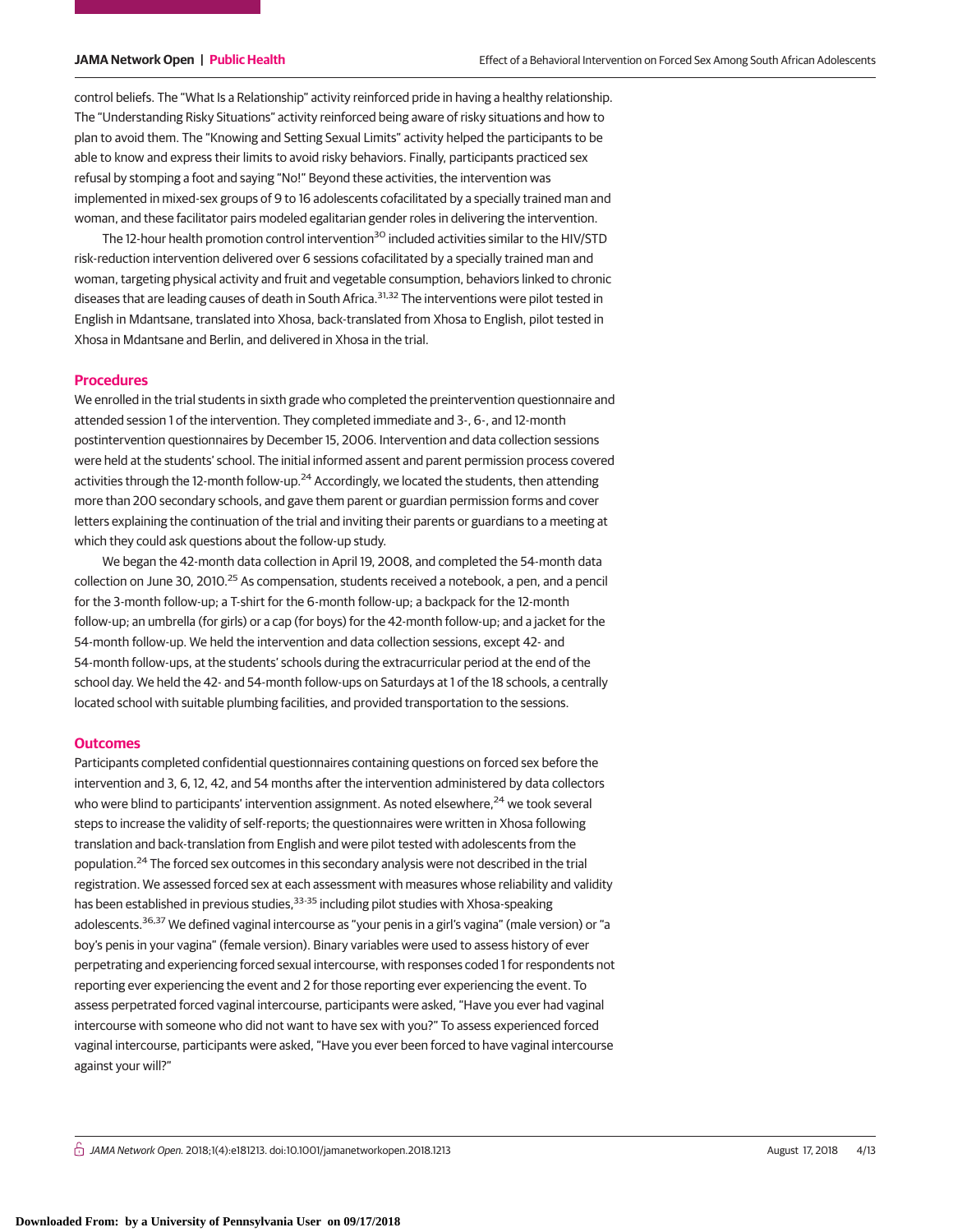# **Statistical Analysis**

The a priori unit of inference was the individual.<sup>24</sup> A sample size calculation was performed to detect an effect of  $d = 0.25 SD^{38}$  on the a priori primary outcome, unprotected intercourse, adjusting for the expected variance inflation due to clustering.<sup>39</sup> Assuming  $a = 0.05$ , a 2-tailed test, an intraclass correlation coefficient = 0.00864 based on unpublished pilot data, 20% attrition, and 1100 students in sixth grade enrolled in the trial from 16 schools with an average of 67 students in each school, the trial was estimated to have 80% power to detect  $d = 0.25$  effect of the intervention.

The efficacy of the HIV/STD intervention compared with the control intervention on the forced sex outcomes was tested using generalized estimating equation Poisson regression models, adjusting for gender and students clustered within schools.<sup>40,41</sup> Forced sex was operationalized as being present for each participant for any subsequent follow-up assessment after being initially reported (eg, incidence of ever reporting perpetrating or experiencing forced sex over the course of the study) and operationalized as being absent if and only if forced sex was never reported at any visit. The model was tested at each of the 5 postintervention assessments. Additional analyses tested the intervention effect on time-specific incidence adjusting for time. Robust standard errors were used and an exchangeable working correlation matrix was specified. Risk ratios<sup>42</sup> and corresponding 95% confidence intervals are reported. Analyses of postintervention perpetration excluded 5 participants in the original sample who reported ever perpetrating forced sex at baseline, and analyses of postintervention experience of forced sex excluded 7 participants in the original sample who reported ever having such experience at baseline. In the analyses, participants (4 controls and 3 intervention participants) who were missing at all postintervention assessments were coded as not experiencing the event.

We conducted exploratory moderator analyses, using intervention condition  $\times$  sex interactions, to test whether the effect of the intervention was significantly different in boys compared with girls, adjusting for the effects of intervention and sex. The significance criterion was set at α = .05, 2-tailed tests. All analyses were intention-to-treat analyses and completed using SAS, version 9 (SAS Institute Inc).

# **Results**

The **Figure** shows the flow of participating schools and adolescents through the trial. The participants included 1052 adolescents aged 9 to 18 years (557 girls [53%]; mean [SD] age, 12.4 [1.2] years) who did not report perpetrating forced sex at baseline. A total of 1045 (99%) returned for at least 1 follow-up, with no difference between the intervention (99%) and control condition (99%). Fewer intervention than control participants reported forced sex perpetration postintervention compared with the control group at 3 months (9 of 561 [2%] vs 20 of 491 [4%]; risk ratio [RR], 0.978; 95% CI, 0.959-0.997), 6 months (17 of 561 [3%] vs 35 of 491 [7%]; RR, 0.964; 95% CI, 0.941-0.988), 12 months (21 of 561 [4%] vs 42 of 491 [9%]; RR, 0.959; 95% CI, 0.934-0.985), 42 months (41 of 561 [7%] vs 56 of 491 [11%]; RR, 0.967; 95% CI, 0.937-0.998), and 54 months (52 of 561 [9%] vs 68 of 491 [14%]; RR, 0.964; 95% CI, 0.932-0.997). **Table 1** shows that 557 girls (53%) and 495 boys (47%) participated; 79 participants (8%) resided in the rural settlement and the others resided in the urban township. **Table 2** shows the incidence of participants reporting perpetrating and experiencing forced sex × intervention condition at each assessment. **Table 3** shows the HIV/STD risk-reduction intervention reduced self-reported forced sex perpetration at each of the 5 postintervention assessments compared with the attention-matched control group. Similarly, in the analysis on incidence, the intervention's effect in reducing forced sex perpetration was significant, adjusting for time.

Table 3 also shows that the HIV/STD risk-reduction intervention reduced the risk of experiencing forced sex at the 12- and 42-month postintervention assessments compared with the attention-matched control group, but not at 3, 6, or 54 months postintervention. However, in the analysis on incidence, the intervention's effect in reducing forced-sex experience was not significant.

 $\bigcap$  JAMA Network Open. 2018;1(4):e181213. doi:10.1001/jamanetworkopen.2018.1213 August 17, 2018 5/13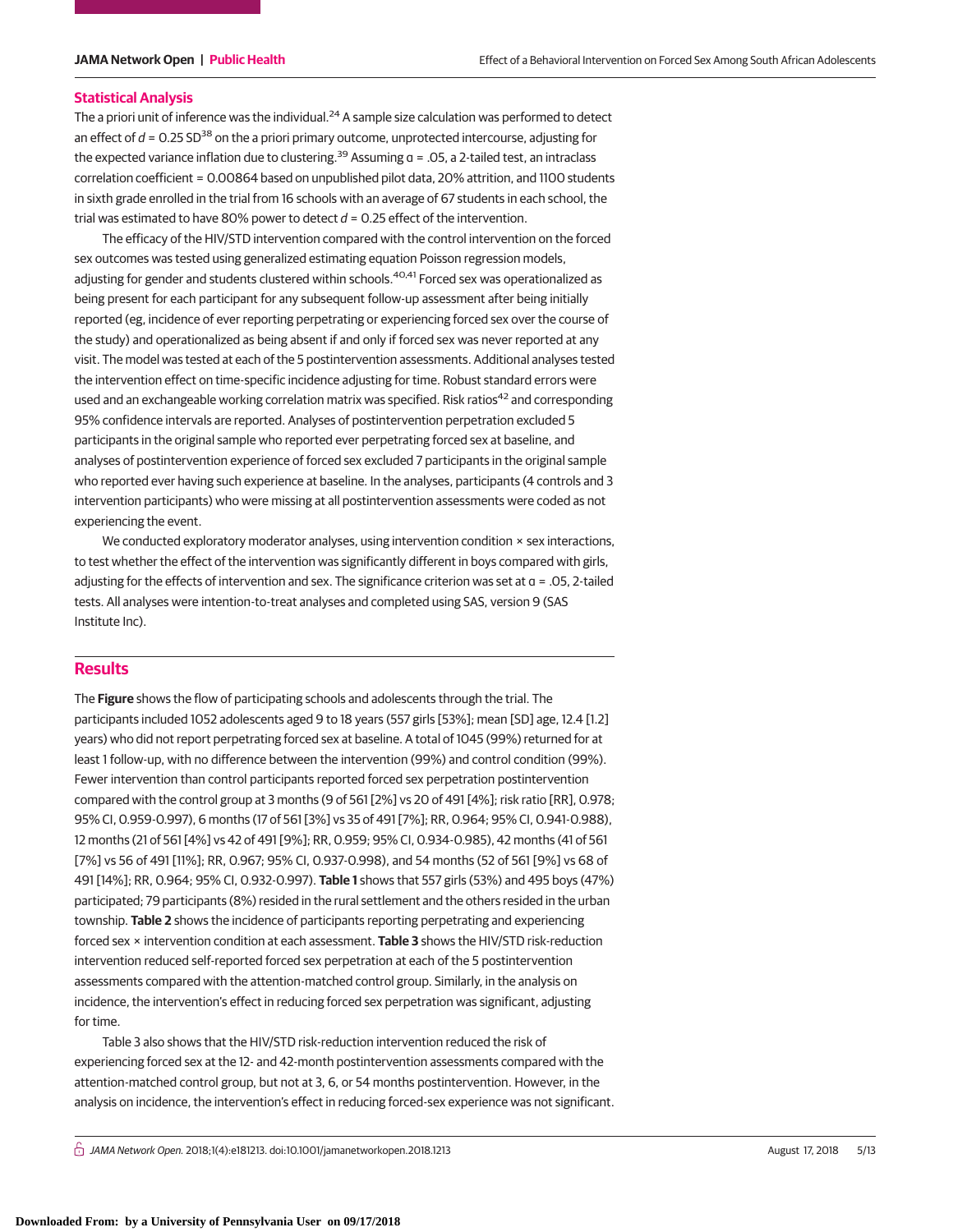



One school was ineligible because it exclusively served children who had learning disabilities, for whom the type of intervention planned was inappropriate. A total of 17 schools not randomly selected were excluded from participation. At 6 schools, there were too few classrooms to accommodate all of the students who had consent;

accordingly, we randomly selected students as eligible from among those with consent, resulting in 278 students who were deemed ineligible. One student in the HIV/sexually transmitted disease (STD) intervention and 4 students in the health promotion intervention reported perpetrating forced sex at baseline.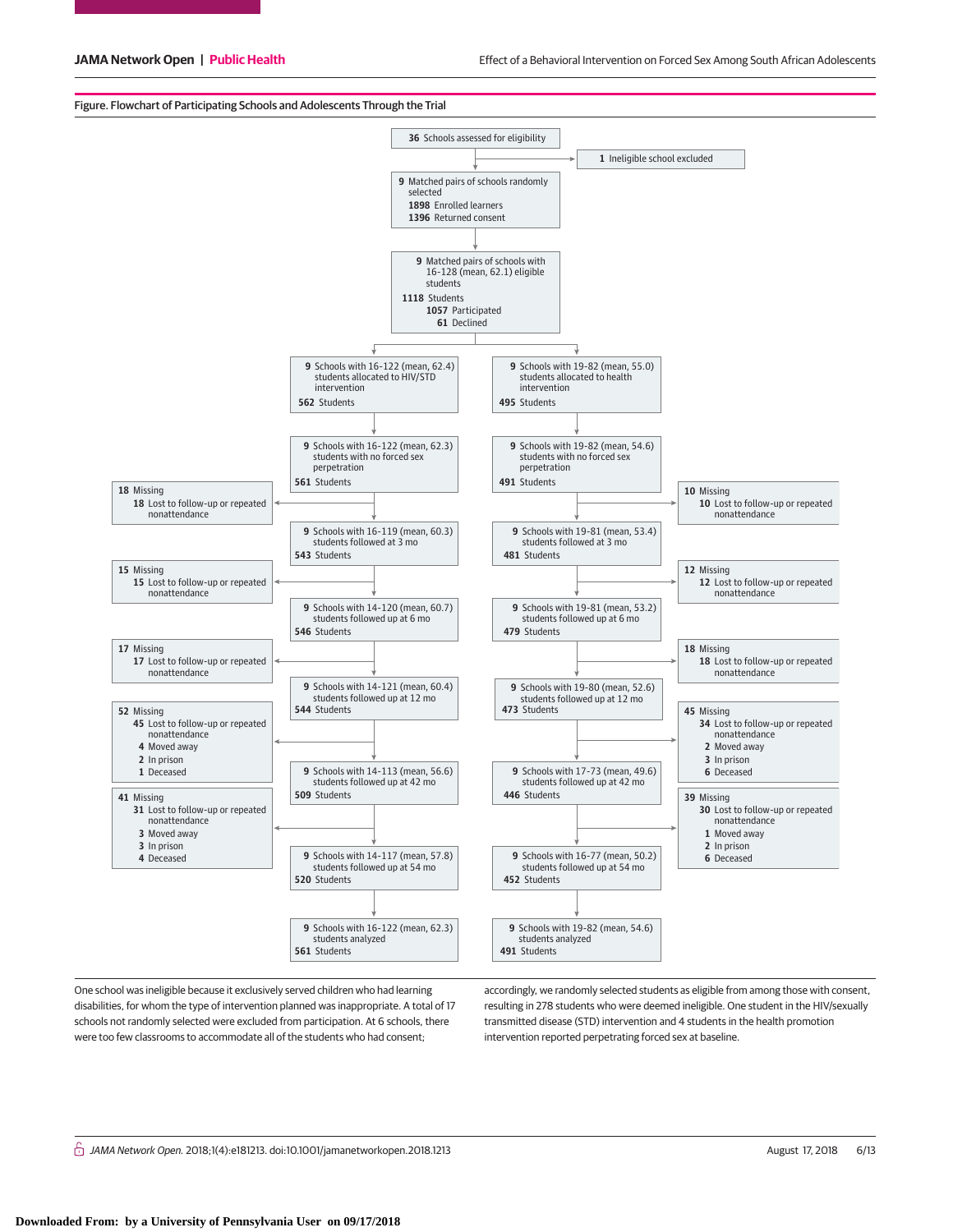$\overline{a}$ 

**Table 4** shows reports of perpetrating and experiencing forced sex were significantly higher among boys compared with girls at each of the postintervention assessments, adjusting for the intervention's effects in both the cumulative and time-specific incidence analyses. Also in Table 4, intervention condition × sex interactions on both forced sex perpetration and experience were significant at 3-, 6-, and 12-month follow-up, but not at 42- or 54-month follow-up, indicating the intervention was more efficacious in reducing forced sex among boys than among girls. Among boys, the effect on perpetration of forced sex was significant at 3-month follow-up (RR, 0.952; 95% CI, 0.917-0.988), 6-month follow-up (RR, 0.934; 95% CI, 0.892-0.979), and 12-month follow-up (RR, 0.924; 95% CI, 0.879-0.972) and the effect on forced sex experience was also significant at 3-month follow-up (RR, 0.959; 95% CI, 0.921-0.999), 6-month follow-up (RR, 0.948; 95% CI, 0.904-0.995), and 12-month follow-up (RR, 0.932; 95% CI, 0.883-0.983). In contrast, among girls, effects were not

Table 1. Sociodemographic Characteristics of Participating Schools and Students in Sixth Grade by Intervention Condition at Baseline, Mdantsane and Berlin, South Africa, 2004 to 2005

| <b>Characteristics at Baseline</b> |                                                   | HIV/STD<br>Intervention | <b>Health Control</b><br>Intervention | Total          |  |  |  |
|------------------------------------|---------------------------------------------------|-------------------------|---------------------------------------|----------------|--|--|--|
| School                             |                                                   |                         |                                       |                |  |  |  |
|                                    | No.                                               | 9                       | 9                                     | 18             |  |  |  |
|                                    | Rural, No.                                        | $\overline{2}$          | $\overline{2}$                        | $\overline{4}$ |  |  |  |
|                                    | Urban, No.                                        | $\overline{7}$          | 7                                     | 14             |  |  |  |
|                                    | Classrooms, mean (SD), No.                        | 9.7(3.2)                | 8.9(2.7)                              | 9.3(2.9)       |  |  |  |
|                                    | Classrooms with electricity,<br>mean (SD), No.    | 5.6(5.8)                | 3.3(3.8)                              | 4.4(4.9)       |  |  |  |
| <b>Students</b>                    |                                                   |                         |                                       |                |  |  |  |
|                                    | No.                                               | 561                     | 491                                   | 1052           |  |  |  |
|                                    | Female, No. (%)                                   | 306(55)                 | 251(51)                               | 557 (53)       |  |  |  |
|                                    | Father present in household,<br>No./total No. (%) | 203/543 (37)            | 192/475 (40)                          | 395/1018 (39)  |  |  |  |
|                                    | Rural resident, No. (%)                           | 40(7)                   | 39(8)                                 | 79(8)          |  |  |  |
| Age, No. (%), y                    |                                                   |                         |                                       |                |  |  |  |
|                                    | $9 - 11$                                          | 144 (26)                | 104(21)                               | 248 (24)       |  |  |  |
|                                    | $12 - 13$                                         | 329 (59)                | 301(61)                               | 630 (60)       |  |  |  |
|                                    | $14 - 18$                                         | 88 (16)                 | 86 (18)                               | 174(17)        |  |  |  |
|                                    |                                                   |                         |                                       |                |  |  |  |

14-18 88 (16) 86 (18) 174 (17) Abbreviation: STD, sexually transmitted disease.

Table 2. Empirical Distribution of Cumulative Incidence and Time-Specific Incidence of Self-reported Forced Sexual Intercourse Perpetration and Experiences by Intervention Condition and Postintervention Assessment Period Among Adolescents, Mdantsane and Berlin, South Africa, 2004 to 2010

|                                      | $No./Total No.$ $(\%)$                           |                                                 |                                           |                                          |
|--------------------------------------|--------------------------------------------------|-------------------------------------------------|-------------------------------------------|------------------------------------------|
|                                      | <b>Cumulative Incidence</b>                      |                                                 | <b>Time-Specific Incidence</b>            |                                          |
| <b>Assessment Period</b>             | <b>HIV Risk-Reduction</b><br><b>Intervention</b> | <b>Attention-Control</b><br><b>Intervention</b> | <b>HIV Risk-Reduction</b><br>Intervention | <b>Attention-Control</b><br>Intervention |
| Perpetrated forced<br>sex, mo        |                                                  |                                                 |                                           |                                          |
| 3                                    | 9/561(2)                                         | 20/491(4)                                       | 9/561(2)                                  | 20/491(4)                                |
| 6                                    | 17/561(3)                                        | 35/491(7)                                       | 8/552(1)                                  | 15/471(3)                                |
| 12                                   | 21/561(4)                                        | 42/491(9)                                       | 4/544(1)                                  | 7/456(2)                                 |
| 42                                   | 41/561(7)                                        | 56/491 (11)                                     | 20/540(4)                                 | 14/449(3)                                |
| 54                                   | 52/561(9)                                        | 68/491 (14)                                     | 11/520(2)                                 | 12/435(3)                                |
| <b>Experienced forced</b><br>sex, mo |                                                  |                                                 |                                           |                                          |
| 3                                    | 13/559(2)                                        | 21/491(4)                                       | 13/559(2)                                 | 21/491(4)                                |
| 6                                    | 22/559(4)                                        | 33/491(7)                                       | 9/546(2)                                  | 12/470(3)                                |
| 12                                   | 30/559(5)                                        | 47/491 (10)                                     | 8/537(1)                                  | 14/458(3)                                |
| 42                                   | 50/559(9)                                        | 67/491 (14)                                     | 20/529(4)                                 | 20/444(5)                                |
| 54                                   | 72/559 (13)                                      | 82/491 (17)                                     | 22/509(4)                                 | 15/424(4)                                |

 $\bigcap$  JAMA Network Open. 2018;1(4):e181213. doi:10.1001/jamanetworkopen.2018.1213 August 17, 2018 7/13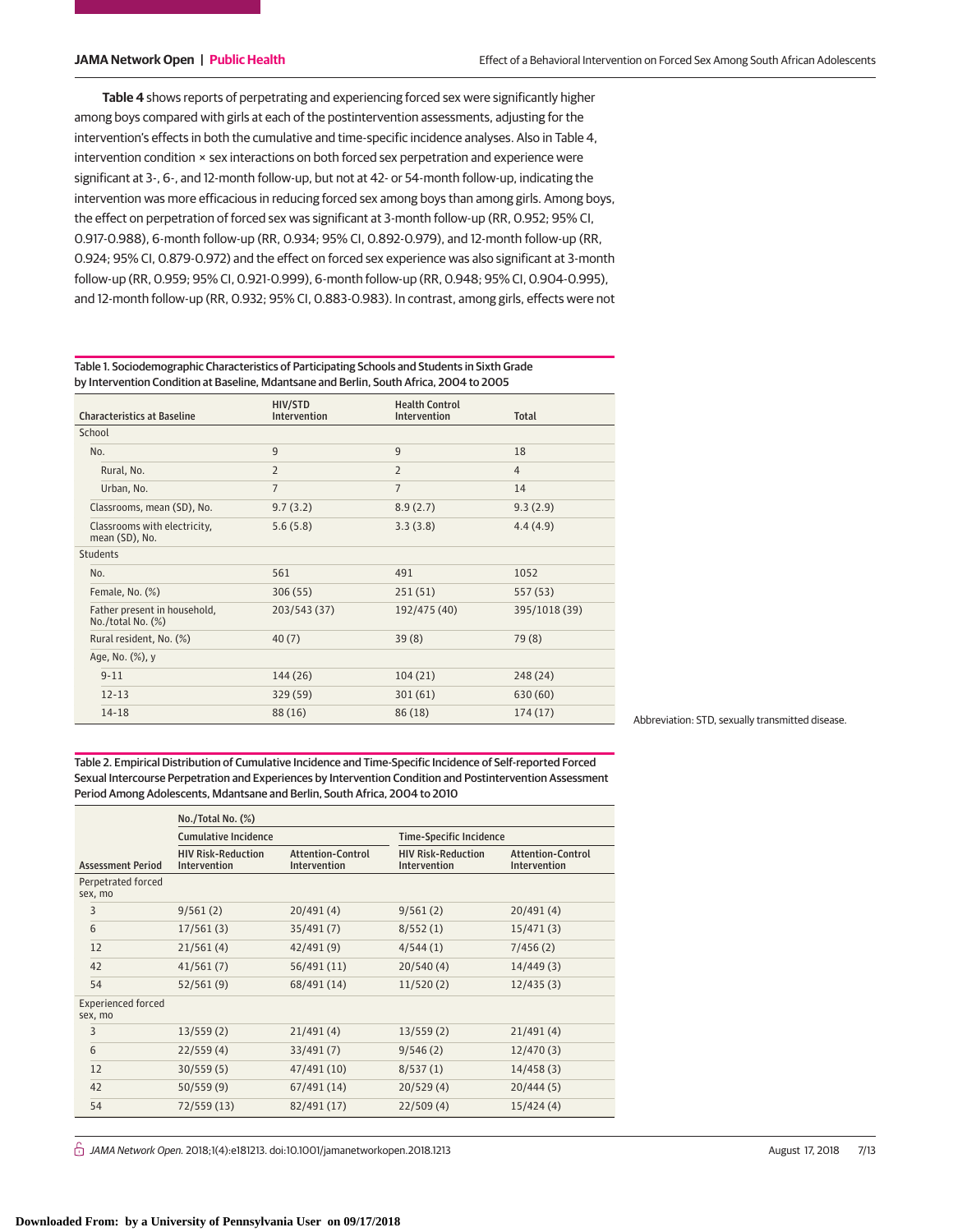significant. However, the intervention condition  $\times$  sex interaction was not significant in the timespecific incidence analysis. There were no adverse events.

# **Discussion**

The results indicated that the intervention reduced self-reported forced sex perpetration throughout the postintervention follow-up period. The adolescents randomized to the HIV/STD risk-reduction intervention were less likely to report forcing someone to have sexual intercourse 3, 6, 12, 42, and 54 months postintervention as compared with their counterparts in the attention-matched control condition. Boys were more likely to report perpetrating forced sex than girls, and the intervention was more efficacious in reducing forced sex perpetration among boys than girls.

The intervention also showed some promise in reducing forced sex experiences, particularly among boys. Although the intervention effect on incidence over the 54-month period was not significant, the HIV/STD risk-reduction intervention participants were less likely to report experiencing forced sex at 12 and 42 months postintervention compared with the control group. The reduction in the intervention group at 3, 6, and 54 months postintervention was not significantly

Table 3. Generalized Estimating Equation Empirical Significance Tests, Risk Ratios for the Intervention Effect on Self-reported Forced Sexual Intercourse Perpetration and Experiences by Assessment Period Among Adolescents, Mdantsane and Berlin, South Africa, 2004 to 2010

|                       | Intervention Effect on Perpetrating Forced<br>$Sex(n = 1052)$ |         | Intervention Effect on Experiencing Forced<br>$Sex (n = 1050)$ |         |  |
|-----------------------|---------------------------------------------------------------|---------|----------------------------------------------------------------|---------|--|
| Assessment Period, mo | RR (95% CI)                                                   | P Value | RR (95% CI)                                                    | P Value |  |
| 3                     | $0.978(0.959 - 0.997)$                                        | .02     | $0.983(0.963 - 1.004)$                                         | .11     |  |
| 6                     | $0.964(0.941 - 0.988)$                                        | .004    | $0.977(0.953 - 1.002)$                                         | .07     |  |
| 12                    | $0.959(0.934 - 0.985)$                                        | .002    | $0.966(0.939-0.994)$                                           | .02     |  |
| 42                    | $0.967(0.937 - 0.998)$                                        | .04     | $0.963(0.931-0.996)$                                           | .03     |  |
| 54                    | $0.964(0.932 - 0.997)$                                        | .03     | $0.972(0.937 - 1.008)$                                         | .12     |  |
| $3 - 54$              | $0.990(0.982 - 0.999)$                                        | .02     | $0.992(0.982 - 1.001)$                                         | .09     |  |

Abbreviation: RR, risk ratio.

# Table 4. Empirical Distribution of Cumulative Incidence of Self-reported Forced Sexual Intercourse Perpetration and Experiences by Sex of Participants and Assessment Period, Mdantsane and Berlin, South Africa, 2004 to 2010

|                         | $No./Total No.$ $(\%)$ |           | Boys vs Girls,         |         | Intervention × Sex Interaction, |         |
|-------------------------|------------------------|-----------|------------------------|---------|---------------------------------|---------|
| Assessment Period, mo   | <b>Boys</b>            | Girls     | RR (95% CI)            | P Value | RR (95% CI) <sup>a</sup>        | P Value |
| Perpetrating forced sex |                        |           |                        |         |                                 |         |
| <b>Baseline</b>         | 4/499(1)               | 1/558(0)  | $0.994(0.986 - 1.002)$ | .16     |                                 |         |
| 3                       | 26/495(5)              | 3/557(1)  | $0.956(0.938 - 0.975)$ | < .001  | $1.053(1.013-1.095)$            | .01     |
| 6                       | 47/495(9)              | 5/557(1)  | $0.923(0.900 - 0.946)$ | < .001  | $1.065(1.013-1.119)$            | .01     |
| 12                      | 58/495 (12)            | 5/557(1)  | $0.904(0.881 - 0.928)$ | < .001  | $1.076(1.021-1.134)$            | .006    |
| 42                      | 78/495 (16)            | 19/557(3) | $0.894(0.867 - 0.923)$ | < .001  | $1.063(0.999 - 1.131)$          | .06     |
| 54                      | 95/495 (19)            | 25/557(4) | $0.878(0.849 - 0.907)$ | < 0.01  | $1.064(0.996 - 1.138)$          | .07     |
| $3 - 54$                |                        |           | $0.968(0.960 - 0.977)$ | < .001  | $1.019(1.001-1.037)$            | .04     |
| Experiencing forced sex |                        |           |                        |         |                                 |         |
| <b>Baseline</b>         | 5/499(1)               | 2/558(0)  | $0.994(0.984 - 1.003)$ | .21     |                                 |         |
| 3                       | 32/494(6)              | 2/556(0)  | $0.943(0.924 - 0.963)$ | < .001  | 1.049 (1.006-1.094)             | .02     |
| 6                       | 51/494(10)             | 4/556(1)  | $0.914(0.891 - 0.937)$ | < .001  | $1.061(1.009-1.115)$            | .02     |
| 12                      | 72/494 (15)            | 5/556(1)  | $0.882(0.857 - 0.907)$ | < .001  | $1.075(1.017 - 1.137)$          | .01     |
| 42                      | 91/494(18)             | 26/556(5) | $0.885(0.856 - 0.915)$ | < .001  | $1.060(0.992 - 1.133)$          | .09     |
| 54                      | 113/494 (23)           | 41/556(7) | $0.875(0.844 - 0.907)$ | < 0.01  | $1.051(0.978-1.131)$            | .18     |
| $3 - 54$                | <b>NA</b>              | <b>NA</b> | $0.965(0.956 - 0.975)$ | < 0.01  | $1.017(0.996 - 1.037)$          | .11     |

Abbreviations: NA, not applicable; RR, risk ratio.

a Sex differences were analyzed with generalized estimating equation Poisson regression models adjusted for effects of the intervention and clustering of students within schools. Intervention × sex interactions were tested by adding the intervention × sex intervention term to the model testing sex differences.

 $\bigcap$  JAMA Network Open. 2018;1(4):e181213. doi:10.1001/jamanetworkopen.2018.1213 August 17, 2018 8/13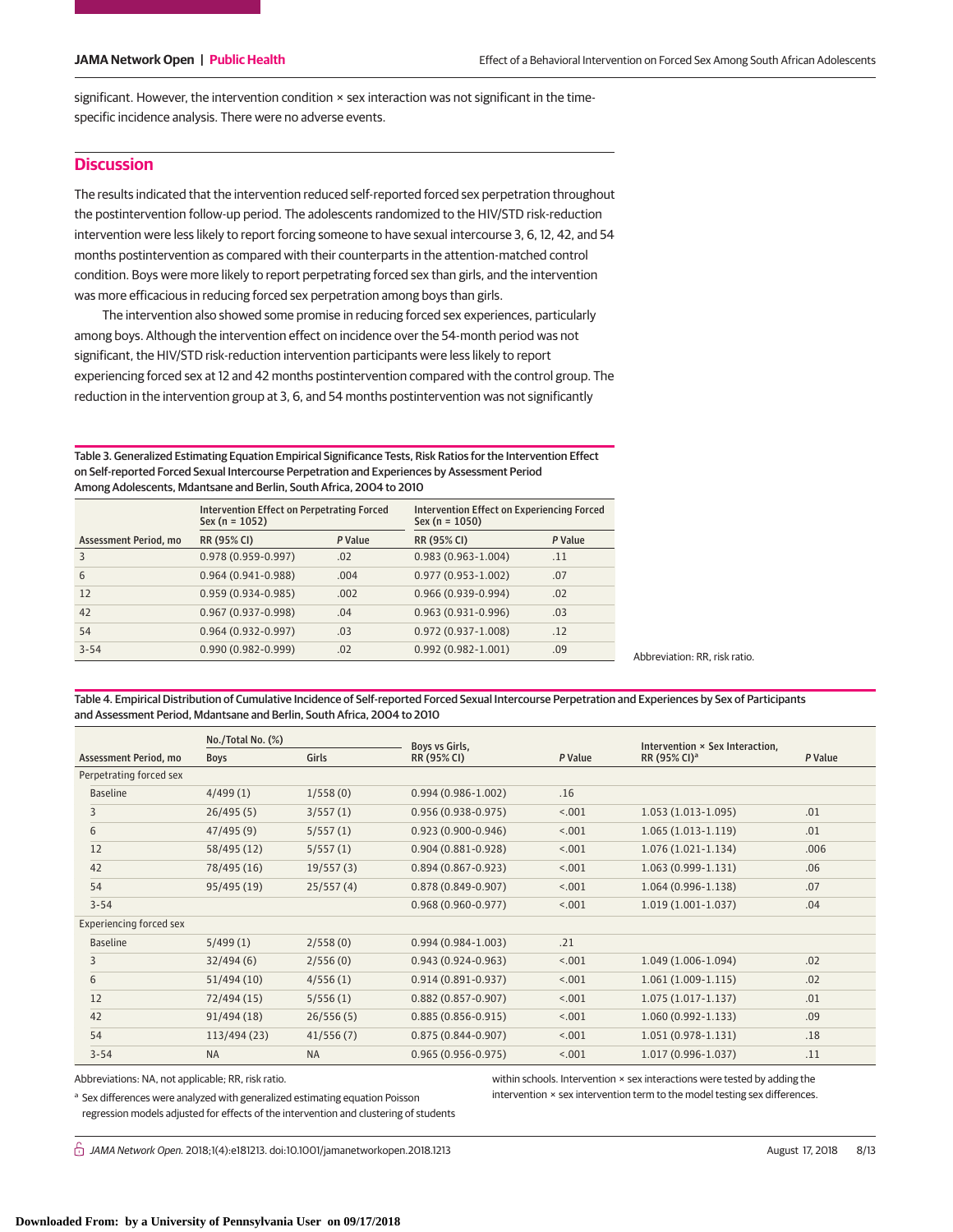different from the control group in the sample as a whole. However, significant interactions with sex indicated that at 3- and 6-month follow-up, the intervention reduced forced sex experience among boys.

It is perhaps not surprising that the intervention generally had more reliable effects on forced sex perpetration than experiences. Perpetration of forced sex is more within the volitional control of the individual than is experiencing forced sex. People can choose to force another person to have sex or to respect the person's wish to say no to sex. In contrast, avoiding being forced to have sex is less within the volitional control of the individual. There are steps that individuals can take to reduce risk, and the intervention was designed to give participants the requisite knowledge and skills, but eliminating risk is substantially more difficult, especially when faced with a determined perpetrator.

It is notable that boys were more likely to experience forced sex than were girls, a finding observed in other studies in southern Africa.3 Although our data do not address the reasons for this, speculation might include the fact that young adolescent girls' bodies are more protected owing to fear of pregnancy and HIV and concern about the family's ability to collect lobola (ie, bride price, property [often cattle] a prospective husband gives to the head of the family of the prospective wife) on her marriage. There is also likely blindness to the sexual abuse of young adolescent boys, accompanied by the belief that males are not vulnerable to sexual assault.<sup>5,43</sup>

Two other studies hint at the possibility of reducing sexual assault among South Africans with behavioral interventions. However, both focused on IPV rather than forced sex more generally, which can be perpetrated on or by a broader range of people, including not only a romantic partner but also a family member, a stranger, or an acquaintance. A cluster RCT<sup>44</sup> that combined a microfinance program and content on gender roles, domestic violence, and sex and HIV showed reduced IPV at 12-month follow-up. However, the outcome combined physical and sexual violence, making assessment of the intervention's effects on sexual violence independent of physical violence impossible, and the participants were not adolescents, but adult women aged 33 to 49 years. Another cluster RCT<sup>45</sup> reported that an intervention produced nearly significant ( $P = .05$ ) reductions in perpetration of physical or sexual IPV by men; again, physical and sexual violence were combined and most participants (63%) were aged 18 years or older. Thus, to our knowledge, this RCT is the first to find that an intervention reduced the perpetration and experience of forced sex in South African young adolescent boys and girls.

The strengths of this study include the attention-matched control group, random selection of schools, high retention rates at long-term follow-up (with over 99% returning for at least 1 follow-up, including over 92% who returned 4.5 years postintervention), and the cluster RCT design, which increased internal validity while decreasing risk of contamination between groups. Another strength is that we assessed sexual coercion as a separate outcome, not combined with physical abuse as has been done in other studies. Worldwide, many studies have been faced with methodological challenges in assessing sexual coercion as an outcome, given its relatively lower prevalence in comparison with other forms of partner violence. In part, we could detect intervention effects in our sample because the rates of both perpetration and experiences were high.

# **Limitations**

The use of self-reports is a limitation common to all studies of forced sex. Our measure did not clarify the context including the perpetrators of forced sex experience and did not assess other forms of psychological abuse, unwanted kissing or touching, and threatening behaviors, information valuable to designing future interventions. However, our measures of forced sex were like those used in several studies examining forced sex in adolescents, and our findings of high reports of forced sexual experience among boys is consistent with other studies in southern Africa. The magnitude of the intervention effects in this trial was modest, about a 3% reduction in risk. Future research building on the present findings might incorporate booster sessions with additional activities focused on forced sex, which might enhance the intervention's efficacy. Another limitation is that the intervention effects may not generalize to the larger population of South African adolescents or to

 $\bigcap$  JAMA Network Open. 2018;1(4):e181213. doi:10.1001/jamanetworkopen.2018.1213 August 17, 2018 9/13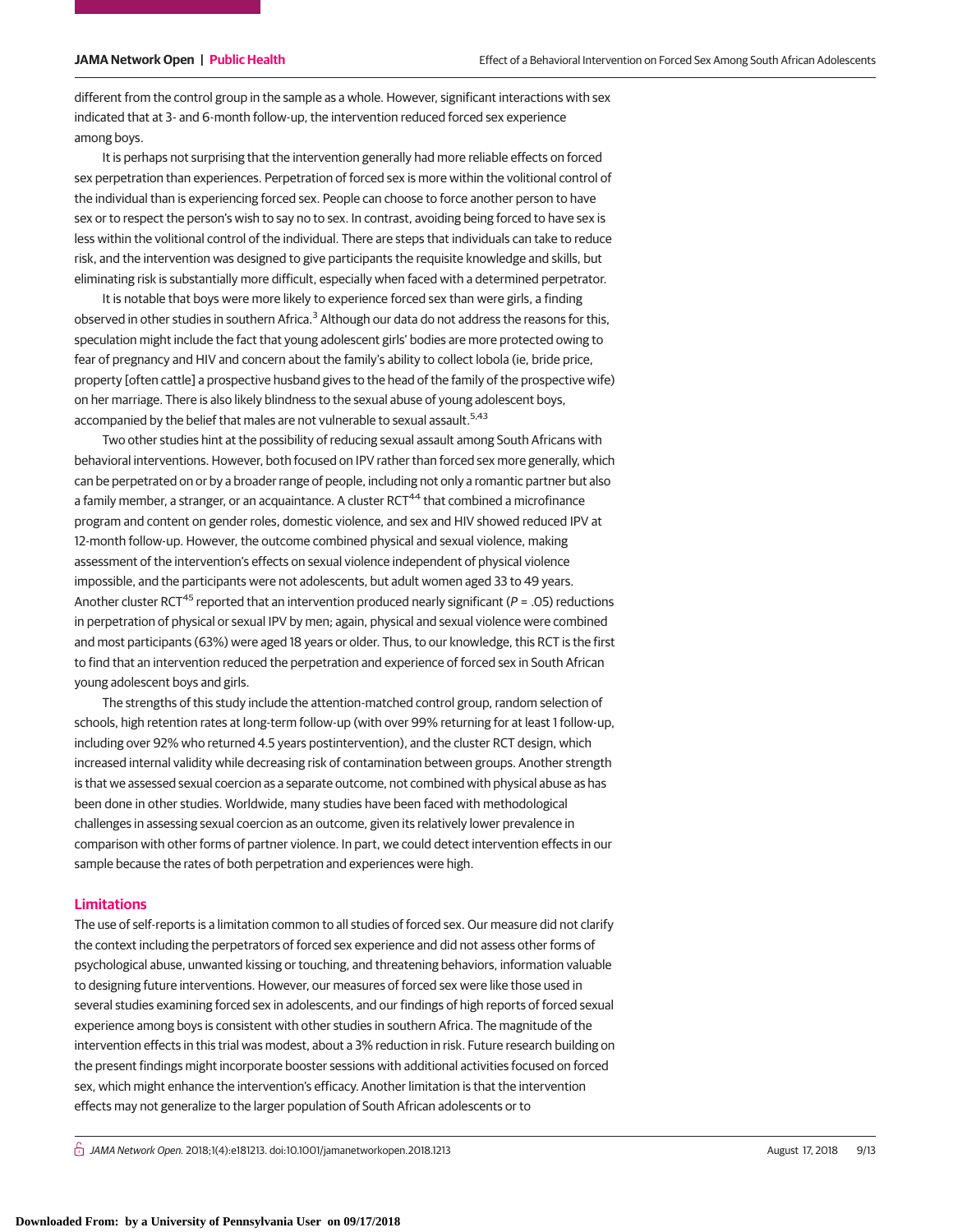implementation by teachers in classrooms across South Africa as opposed to the specially selected and trained facilitators who implemented the intervention in the trial.

# **Conclusions**

To our knowledge, this is the first large-scale community-level randomized intervention trial to show significant effects on forced sex among South African adolescents in the earliest stages of entry into sexual activity. The results suggest that intervening early, before sexual debut, can have long-lasting effects on forced sex. Indeed, the fact that adolescents who received only 12 hours of intervention in sixth grade, when few reported sexual experience, were less likely to report perpetrating and experiencing forced sex long after the intervention is extraordinary. Future implementation research must determine whether the characteristics of the intervention and its effects can be maintained with implementation in the real world. In addition, future research must identify the causal pathway that accounts for the intervention's efficacy in reducing forced sex perpetration and experiences. Research along these lines is an important next step in addressing the worldwide public health problem of sexual assault.

# **ARTICLE INFORMATION**

**Accepted for Publication:** May 3, 2018.

**Published:** August 17, 2018. doi[:10.1001/jamanetworkopen.2018.1213](https://jama.jamanetwork.com/article.aspx?doi=10.1001/jamanetworkopen.2018.1213&utm_campaign=articlePDF%26utm_medium=articlePDFlink%26utm_source=articlePDF%26utm_content=jamanetworkopen.2018.1213)

**Open Access:** This is an open access article distributed under the terms of the [CC-BY License.](https://jamanetwork.com/journals/jamanetworkopen/pages/instructions-for-authors#SecOpenAccess/?utm_campaign=articlePDF%26utm_medium=articlePDFlink%26utm_source=articlePDF%26utm_content=jamanetworkopen.2018.1213) © 2018 Jemmott JB III et al. JAMA Network Open.

**Corresponding Author:** John Barton Jemmott III, PhD, Annenberg School for Communication, Center for Health Behavior and Communication Research, University of Pennsylvania, 3901 Walnut St, Ste 503, Philadelphia, PA 19104-3682 [\(jjemmott@asc.upenn.edu\)](mailto:jjemmott@asc.upenn.edu).

**Author Affiliations:** Annenberg School for Communication, Center for Health Behavior and Communication Research, University of Pennsylvania, Philadelphia (J. B. Jemmott); University of Pennsylvania, Philadelphia (J. B. Jemmott, Teitelman); Drexel University, Philadelphia, Pennsylvania (L. S. Jemmott, Bellamy); Centers for Disease Control and Prevention, Atlanta, Georgia (O'Leary); Haverford College, Haverford, Pennsylvania (Ngwane); Human Sciences Research Council, Pretoria, South Africa (Makiwane).

**Author Contributions:** Dr J. B. Jemmott had full access to all of the data in the study and takes responsibility for the integrity of the data and the accuracy of the data analysis.

Concept and design: J. B. Jemmott, L. S. Jemmott, O'Leary, Ngwane, Teitelman, Makiwane.

Acquisition, analysis, or interpretation of data: J. B. Jemmott, O'Leary, Teitelman, Makiwane, Bellamy.

Drafting of the manuscript: J. B. Jemmott, O'Leary, Teitelman, Makiwane, Bellamy.

Critical revision of the manuscript for important intellectual content: J. B. Jemmott, L. S. Jemmott, O'Leary, Ngwane, Teitelman, Bellamy.

Statistical analysis: J. B. Jemmott, O'Leary, Makiwane, Bellamy.

Obtained funding: J. B. Jemmott, L. S. Jemmott.

Administrative, technical, or material support: J. B. Jemmott, Teitelman.

Supervision: J. B. Jemmott.

**Conflict of Interest Disclosures:** Dr J. B. Jemmott reported grants from the National Institutes of Health during the conduct of the study. No other disclosures were reported.

**Funding/Support:** This study was supported in part by grants R01MH065867, P30MH097488, and P30AI045008 from the National Institutes of Health.

**Role of the Funder/Sponsor:** The funder of the study had no role in the design and conduct of the study; collection, management, analysis, and interpretation of the data; preparation, review, or approval of the manuscript; and decision to submit the manuscript for publication.

**Disclaimer:** The findings and conclusions in this report are those of the authors and do not necessarily represent the official position of the Centers for Disease Control and Prevention.

 $\bigcap$  JAMA Network Open. 2018;1(4):e181213. doi:10.1001/jamanetworkopen.2018.1213 August 17, 2018 10/13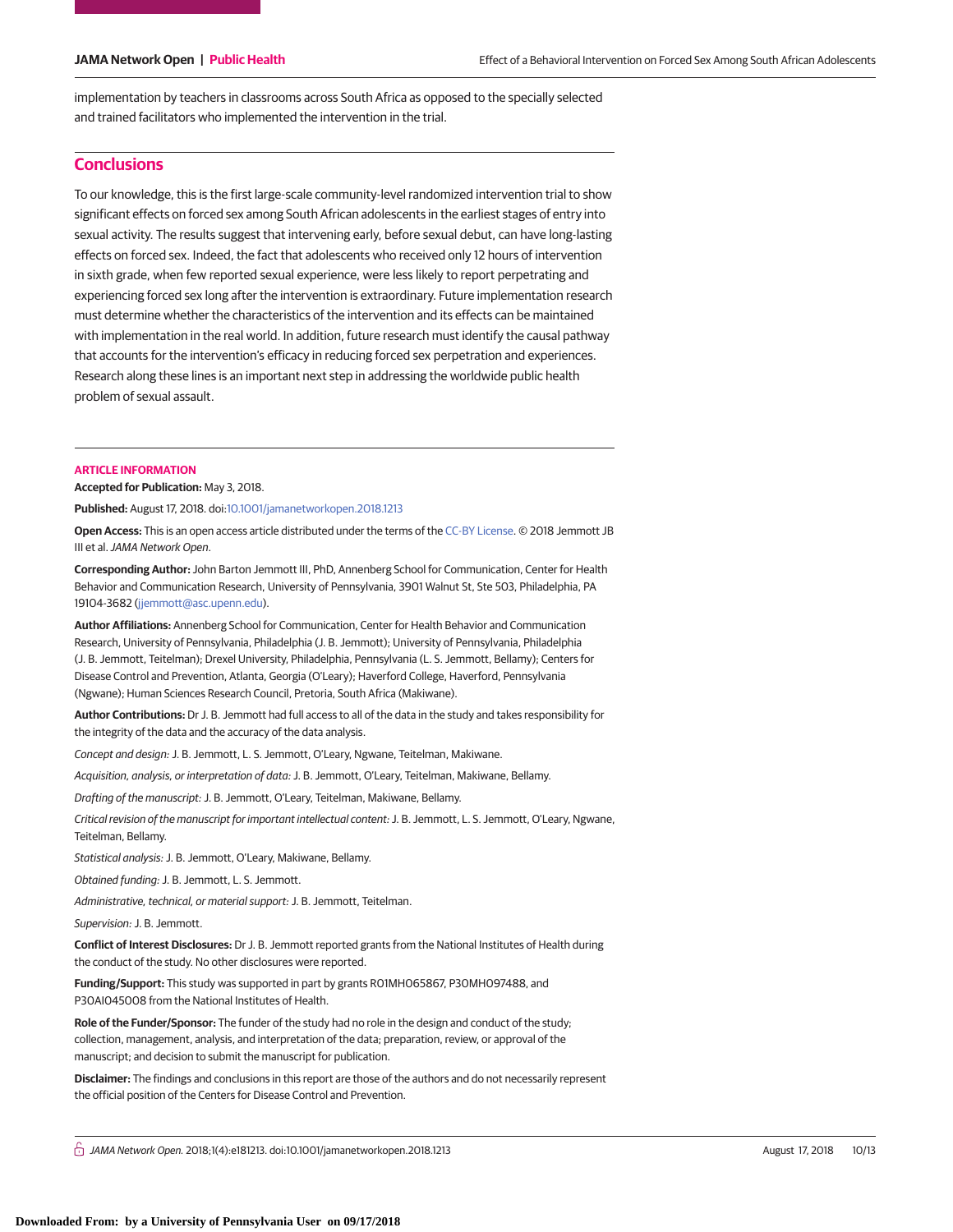**Additional Contributions:** The late Joanne C. Tyler, DSc (University of Fort Hare, Alice, South Africa), was compensated to serve as the principal investigator of the University of Fort Hare subaward, the site of the study. Costa Gazi, MBChB (Cecilia Makiwane Hospital, Mdantsane, South Africa), helped ensure the project was appropriate for the Eastern Cape Province setting and did not receive compensation. Craig Carty, MSc, and Shasta Jones, PhD (University of Pennsylvania, Philadelphia), were compensated to serve as project directors. Janet Hsu, BA (University of Pennsylvania, Philadelphia), was compensated to serve as the data manager and data collect trainer. Pretty Ndyebi, BA (University of Fort Hare, Alice, South Africa), was compensated to serve as site coordinator. Lulama Sidloyi, BA (University of Fort Hare, Alice, South Africa), was compensated to serve as a research assistant.

### **REFERENCES**

**1**. Jewkes R, Abrahams N. The epidemiology of rape and sexual coercion in South Africa: an overview. Soc Sci Med. 2002;55(7):1231-1244. doi[:10.1016/S0277-9536\(01\)00242-8](https://dx.doi.org/10.1016/S0277-9536(01)00242-8)

**2**. Jewkes R, Levin J, Mbananga N, Bradshaw D. Rape of girls in South Africa. Lancet. 2002;359(9303):319-320. doi[:10.1016/S0140-6736\(02\)07530-X](https://dx.doi.org/10.1016/S0140-6736(02)07530-X)

**3**. Andersson N, Paredes-Solís S, Milne D, et al. Prevalence and risk factors for forced or coerced sex among schoolgoing youth: national cross-sectional studies in 10 southern African countries in 2003 and 2007. BMJ Open. 2012; 2(2):e000754. doi[:10.1136/bmjopen-2011-000754](https://dx.doi.org/10.1136/bmjopen-2011-000754)

**4**. Tsai AC, Leiter K, Heisler M, et al. Prevalence and correlates of forced sex perpetration and victimization in Botswana and Swaziland. Am J Public Health. 2011;101(6):1068-1074. doi[:10.2105/AJPH.2010.300060](https://dx.doi.org/10.2105/AJPH.2010.300060)

**5**. Ybarra ML, Bull SS, Kiwanuka J, Bangsberg DR, Korchmaros J. Prevalence rates of sexual coercion victimization and perpetration among Uganda adolescents. AIDS Care. 2012;24(11):1392-1400. doi[:10.1080/09540121.2011.](https://dx.doi.org/10.1080/09540121.2011.648604) [648604](https://dx.doi.org/10.1080/09540121.2011.648604)

**6**. De Koker P, Mathews C, Zuch M, Bastien S, Mason-Jones AJ. A systematic review of interventions for preventing adolescent intimate partner violence.J Adolesc Health. 2014;54(1):3-13. doi[:10.1016/j.jadohealth.2013.08.008](https://dx.doi.org/10.1016/j.jadohealth.2013.08.008)

**7**. Kann L, McManus T, Harris WA, et al. Youth risk behavior surveillance—United States, 2015. MMWR Surveill Summ. 2016;65(6):1-174. doi[:10.15585/mmwr.ss6506a1](https://dx.doi.org/10.15585/mmwr.ss6506a1)

**8**. Upchurch DM, Kusunoki Y. Associations between forced sex, sexual and protective practices, and sexually transmitted diseases among a national sample of adolescent girls. Womens Health Issues. 2004;14(3):75-84. doi: [10.1016/j.whi.2004.03.006](https://dx.doi.org/10.1016/j.whi.2004.03.006)

**9**. Krahé B, Berger A, Vanwesenbeeck I, et al. Prevalence and correlates of young people's sexual aggression perpetration and victimisation in 10 European countries: a multi-level analysis. Cult Health Sex. 2015;17(6): 682-699. doi[:10.1080/13691058.2014.989265](https://dx.doi.org/10.1080/13691058.2014.989265)

**10**. Krahe B, Tomaszewska P, Kuyper L, Vanwesenbeeck I. Prevalence of sexual aggression among young people in Europe: a review of the evidence from 27 EU countries. Aggress Violent Behav. 2014;19(5):545-558. doi[:10.1016/](https://dx.doi.org/10.1016/j.avb.2014.07.005) [j.avb.2014.07.005](https://dx.doi.org/10.1016/j.avb.2014.07.005)

**11**. Exner-Cortens D, Eckenrode J, Rothman E. Longitudinal associations between teen dating violence victimization and adverse health outcomes. Pediatrics. 2013;131(1):71-78. doi[:10.1542/peds.2012-1029](https://dx.doi.org/10.1542/peds.2012-1029)

**12**. Nagy S, DiClemente R, Adcock AG. Adverse factors associated with forced sex among southern adolescent girls. Pediatrics[. 1995;96\(5 Pt 1\):944-946.](https://www.ncbi.nlm.nih.gov/pubmed/7478840)

**13**. Shrier LA, Pierce JD, Emans SJ, DuRant RH. Gender differences in risk behaviors associated with forced or pressured sex. Arch Pediatr Adolesc Med. 1998;152(1):57-63. doi[:10.1001/archpedi.152.1.57](https://jama.jamanetwork.com/article.aspx?doi=10.1001/archpedi.152.1.57&utm_campaign=articlePDF%26utm_medium=articlePDFlink%26utm_source=articlePDF%26utm_content=jamanetworkopen.2018.1213)

**14**. Hahm HC, Augsberger A, Feranil M, Jang J, Tagerman M. The associations between forced sex and severe mental health, substance use, and HIV risk behaviors among Asian American women. Violence Against Women. 2016;23(6):671-691. doi[:10.1177/1077801216647797](https://dx.doi.org/10.1177/1077801216647797)

**15**. Stockman JK, Lucea MB, Campbell JC. Forced sexual initiation, sexual intimate partner violence and HIV risk in women: a global review of the literature. AIDS Behav. 2013;17(3):832-847. doi[:10.1007/s10461-012-0361-4](https://dx.doi.org/10.1007/s10461-012-0361-4)

**16**. Lundgren R, Amin A. Addressing intimate partner violence and sexual violence among adolescents: emerging evidence of effectiveness.J Adolesc Health. 2015;56(1)(suppl):S42-S50. doi[:10.1016/j.jadohealth.2014.08.012](https://dx.doi.org/10.1016/j.jadohealth.2014.08.012)

**17**. DeGue S, Valle LA, Holt MK, Massetti GM, Matjasko JL, Tharp AT. A systematic review of primary prevention strategies for sexual violence perpetration. Aggress Violent Behav. 2014;19(4):346-362. doi[:10.1016/j.avb.2014.](https://dx.doi.org/10.1016/j.avb.2014.05.004) [05.004](https://dx.doi.org/10.1016/j.avb.2014.05.004)

**18**. Foshee VA, Bauman KE, Ennett ST, Linder GF, Benefield T, Suchindran C. Assessing the long-term effects of the safe dates program and a booster in preventing and reducing adolescent dating violence victimization and perpetration. Am J Public Health. 2004;94(4):619-624. doi[:10.2105/AJPH.94.4.619](https://dx.doi.org/10.2105/AJPH.94.4.619)

 $\bigcap$  JAMA Network Open. 2018;1(4):e181213. doi:10.1001/jamanetworkopen.2018.1213 August 17, 2018 11/13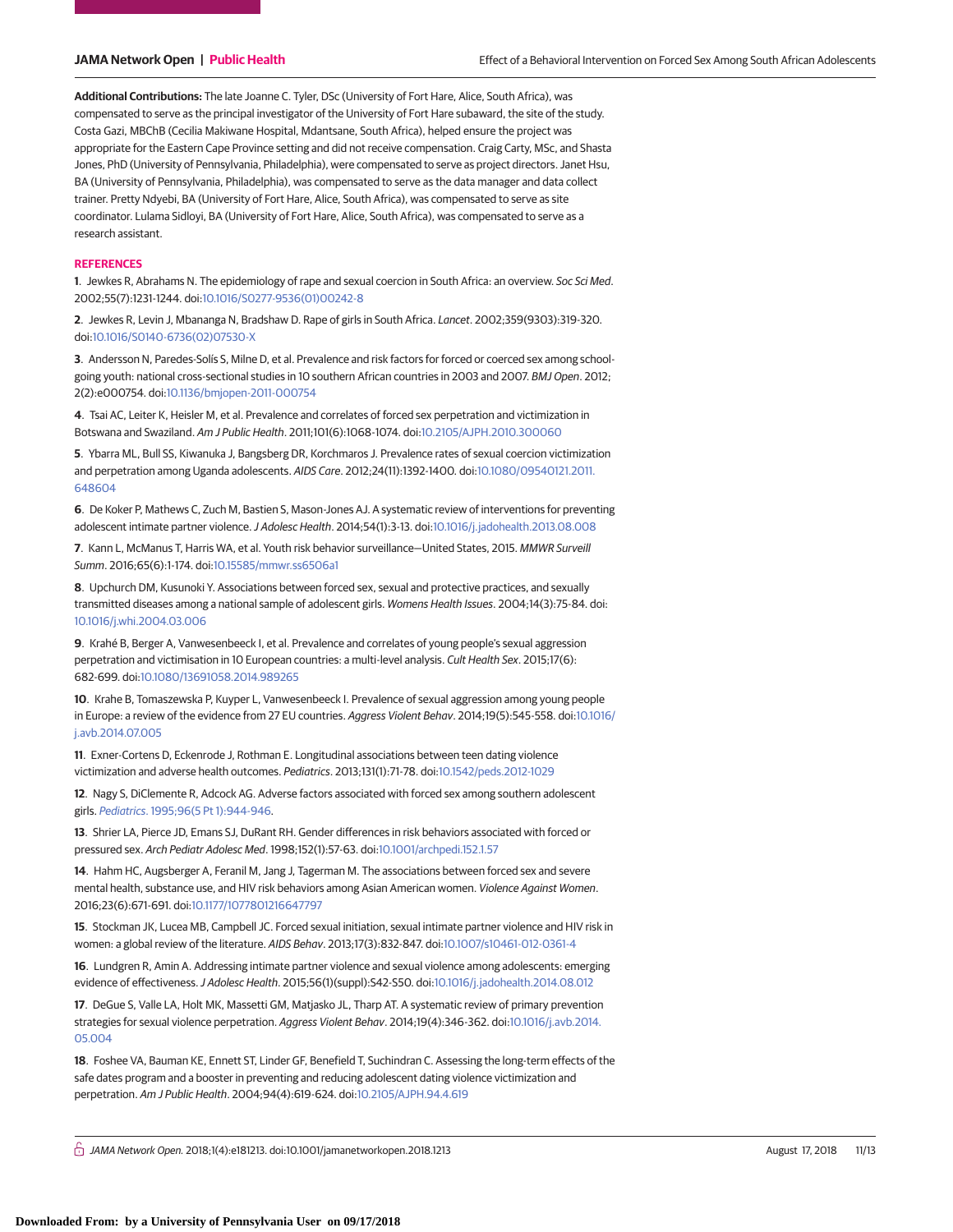**19**. Foshee VA, Bauman KE, Ennett ST, Suchindran C, Benefield T, Linder GF. Assessing the effects of the dating violence prevention program "safe dates" using random coefficient regression modeling. Prev Sci. 2005;6(3): 245-258. doi[:10.1007/s11121-005-0007-0](https://dx.doi.org/10.1007/s11121-005-0007-0)

**20**. Taylor BG, Stein ND, Mumford EA, Woods D. Shifting boundaries: an experimental evaluation of a dating violence prevention program in middle schools. Prev Sci. 2013;14(1):64-76. doi[:10.1007/s11121-012-0293-2](https://dx.doi.org/10.1007/s11121-012-0293-2)

**21**. Boba R, Lilley D. Violence Against Women Act (VAWA) funding: a nationwide assessment of effects on rape and assault. Violence Against Women. 2009;15(2):168-185. doi[:10.1177/1077801208329146](https://dx.doi.org/10.1177/1077801208329146)

**22**. Leen E, Sorbring E, Mawer M, Holdsworth E, Helsing B, Bowen E. Prevalence, dynamic risk factors and the efficacy of primary interventions for adolescent dating violence: an international review. Aggress Violent Behav. 2013;18(1):159-174. doi[:10.1016/j.avb.2012.11.015](https://dx.doi.org/10.1016/j.avb.2012.11.015)

**23**. Jewkes R, Dunkle K, Koss MP, et al. Rape perpetration by young, rural South African men: prevalence, patterns and risk factors. Soc Sci Med. 2006;63(11):2949-2961. doi[:10.1016/j.socscimed.2006.07.027](https://dx.doi.org/10.1016/j.socscimed.2006.07.027)

**24**. Jemmott JB III, Jemmott LS, O'Leary A, et al. School-based randomized controlled trial of an HIV/STD riskreduction intervention for South African adolescents. Arch Pediatr Adolesc Med. 2010;164(10):923-929. doi[:10.](https://jama.jamanetwork.com/article.aspx?doi=10.1001/archpediatrics.2010.176&utm_campaign=articlePDF%26utm_medium=articlePDFlink%26utm_source=articlePDF%26utm_content=jamanetworkopen.2018.1213) [1001/archpediatrics.2010.176](https://jama.jamanetwork.com/article.aspx?doi=10.1001/archpediatrics.2010.176&utm_campaign=articlePDF%26utm_medium=articlePDFlink%26utm_source=articlePDF%26utm_content=jamanetworkopen.2018.1213)

**25**. Jemmott JB III, Jemmott LS, O'Leary A, et al. HIV/STI risk-reduction intervention efficacy with South African adolescents over 54 months. Health Psychol. 2015;34(6):610-621. doi[:10.1037/hea0000140](https://dx.doi.org/10.1037/hea0000140)

**26**. O'Leary A, Jemmott JB III, Jemmott LS, et al. Moderation and mediation of an effective HIV risk-reduction intervention for South African adolescents. Ann Behav Med. 2012;44(2):181-191. doi[:10.1007/s12160-012-9375-4](https://dx.doi.org/10.1007/s12160-012-9375-4)

**27**. Jemmott LS, Jemmott JB III, Ngwane Z, et al. 'Let us protect our future' a culturally congruent evidencedbased HIV/STD risk-reduction intervention for young South African adolescents. [Health Educ Res](https://www.ncbi.nlm.nih.gov/pubmed/23962491). 2014;29(1): [166-181.](https://www.ncbi.nlm.nih.gov/pubmed/23962491)

**28**. Bandura A. Social Foundations of Thought and Action: A Social Cognitive Theory. Englewood Cliffs, NJ: Prentice-Hall; 1986.

**29**. Ajzen I. The theory of planned behavior. Organ Behav Hum Decis Process. 1991;50(2):179-211. doi[:10.1016/0749-](https://dx.doi.org/10.1016/0749-5978(91)90020-T) [5978\(91\)90020-T](https://dx.doi.org/10.1016/0749-5978(91)90020-T)

**30**. Jemmott JB III, Jemmott LS, O'Leary A, et al. Cognitive-behavioural health-promotion intervention increases fruit and vegetable consumption and physical activity among South African adolescents: a cluster-randomised controlled trial. Psychol Health. 2011;26(2):167-185. doi[:10.1080/08870446.2011.531573](https://dx.doi.org/10.1080/08870446.2011.531573)

**31**. Joubert J, Norman R, Lambert EV, et al; South African Comparative Risk Assessment Collaborating Group. Estimating the burden of disease attributable to physical inactivity in South Africa in 2000. [S Afr Med J](https://www.ncbi.nlm.nih.gov/pubmed/17952230). [2007;97\(8, pt 2\):725-731.](https://www.ncbi.nlm.nih.gov/pubmed/17952230)

**32**. Schneider M, Norman R, Steyn N, Bradshaw D; South African Comparative Risk Assessment Collaborating Group. Estimating the burden of disease attributable to low fruit and vegetable intake in South Africa in 2000. S Afr Med J[. 2007;97\(8 Pt 2\):717-723.](https://www.ncbi.nlm.nih.gov/pubmed/17952229)

**33**. Reddy SP, Panday S, Swart D, et al. Umthenthe Uhlaba Usamila—The South African Youth Risk Behaviour Survey 2002. Cape Town, South Africa: South African Medical Research Council; 2003.

**34**. Grunbaum JA, Kann L, Kinchen SA, et al; Centers for Disease Control and Prevention. Youth risk behavior surveillance—United States, 2001. [MMWR Surveill Summ](https://www.ncbi.nlm.nih.gov/pubmed/12102329). 2002;51(4):1-62.

**35**. Bearman PS, Jones J, Udry JR. The National Longitudinal Study of Adolescent Health: research design. [http://](http://www.cpc.unc.edu/projects/addhealth/design) [www.cpc.unc.edu/projects/addhealth/design.](http://www.cpc.unc.edu/projects/addhealth/design) Accessed April 23, 2018.

**36**. Jemmott JBI, Jemmott LS, Ngwane Z, O'Leary A. Analyses of Forced Vaginal Intercourse: A Survey of Xhosa-Speaking Grade 6 Learners, Mdansane, Eastern Cape Province, South Africa. Philadelphia: University of Pennsylvania, Annenberg School for Communication; 2001.

**37**. Jemmott JBI, Jemmott LS, Ngwane Z, O'Leary A. Analyses on Forced Vaginal Intercourse From a Survey of Xhosa-Speaking Adolescents in Eastern Cape Province, South Africa. Philadelphia: University of Pennsylvania, Annenberg School for Communication; 2004.

**38**. Cohen J. Statistical Power Analysis for the Behavioral Sciences. 2nd ed. Hillsdale, NJ: Lawrence Erlbaum Associates; 1988.

**39**. Donner A, Klar N. Design and Analysis of Cluster Randomized Trials in Health Research. London, England: Arnold; 2000.

**40**. Fitzmaurice GM, Laird NM, Ware JH. Applied Longitudinal Analysis. New York, NY: John Wiley & Sons; 2004.

**41**. Liang KY, Zeger SL. Longitudinal data analysis using generalized linear models. Biometrika. 1986;73(1):13-22. doi[:10.1093/biomet/73.1.13](https://dx.doi.org/10.1093/biomet/73.1.13)

 $\bigcap$  JAMA Network Open. 2018;1(4):e181213. doi:10.1001/jamanetworkopen.2018.1213 August 17, 2018 12/13